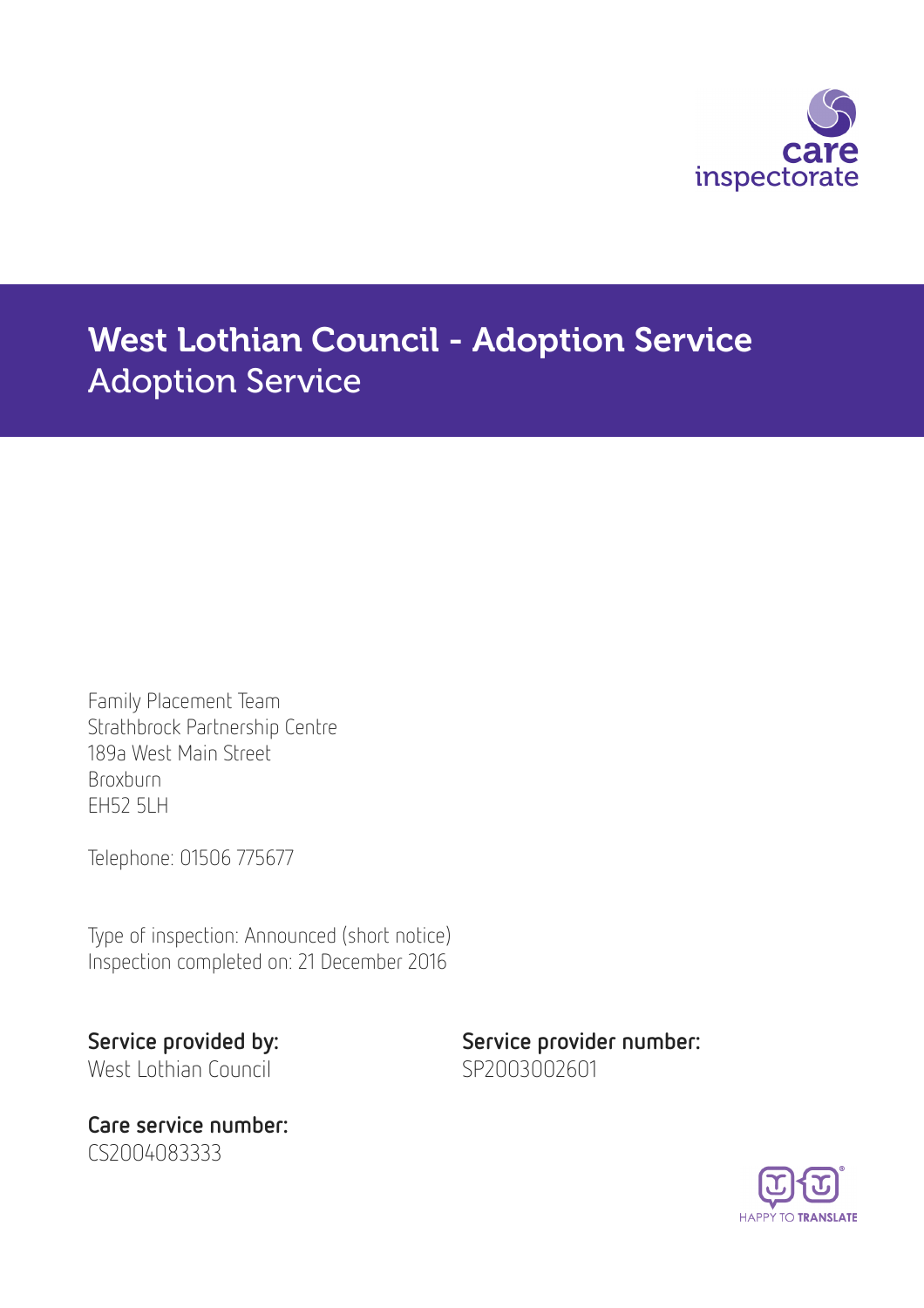#### About the service

This service has been registered since 2005.

West Lothian Council Adoption Agency is small, operating within a limited geographical area. Most of their adoption work is contracted to two local voluntary organisations with whom West Lothian Council have service level agreements. Children's long-term needs are assessed and subsequently approved by West Lothian Council's Permanence Panel and the designated Agency Decision Maker as being best met within an adoptive family. Families wishing to adopt in West Lothian are signposted to contact adoption agencies such as Scottish Adoption and/or St Andrew's Adoption Society.

#### What people told us

Due to the sensitivities around the cases we looked at and the age of the children involved we did not get direct feedback from children. We did have access to feedback provided by young people for the permanence panel and it was wholly positive about their experience of the adoption process. We also spoke with two foster carers who had subsequently adopted children and they both spoke very positively about the support provided by the service and their experience of the panel.

#### Self assessment

The self assessment was completed and we were satisfied that this was up to date, adequately summarised strengths of the service and indicated areas for further development.

## From this inspection we graded this service as:

| Quality of care and support          | 5 - Very Good |
|--------------------------------------|---------------|
| Quality of staffing                  | $4 - 600d$    |
| Quality of management and leadership | not assessed  |

## What the service does well

West Lothian Council Adoption Service is child focussed and is achieving very good outcomes for children and young people where adoption is the agreed route to permanence. We saw and heard consistent evidence of improved well being of children being placed with adopters. We specifically heard about an increased 'sense of belonging' where older children had been adopted by their carers.

The service makes considerable effort to work in partnership with parents and carers and we would highlight the efforts made to engage birth parents. We felt there was good evidence of a respectful approach to birth parents and this supported decisions being made in the best interests of children. Partnership with parents and carers is one part of a participative culture within the service which we saw evidenced in communication with adopters and opportunities were provided for peer support. The role of foster carers in supporting children and adopters was identified as a strength of the service. We also found an example of excellent practice enabling a young person to contribute fully to the panel recommending their carers as adopters.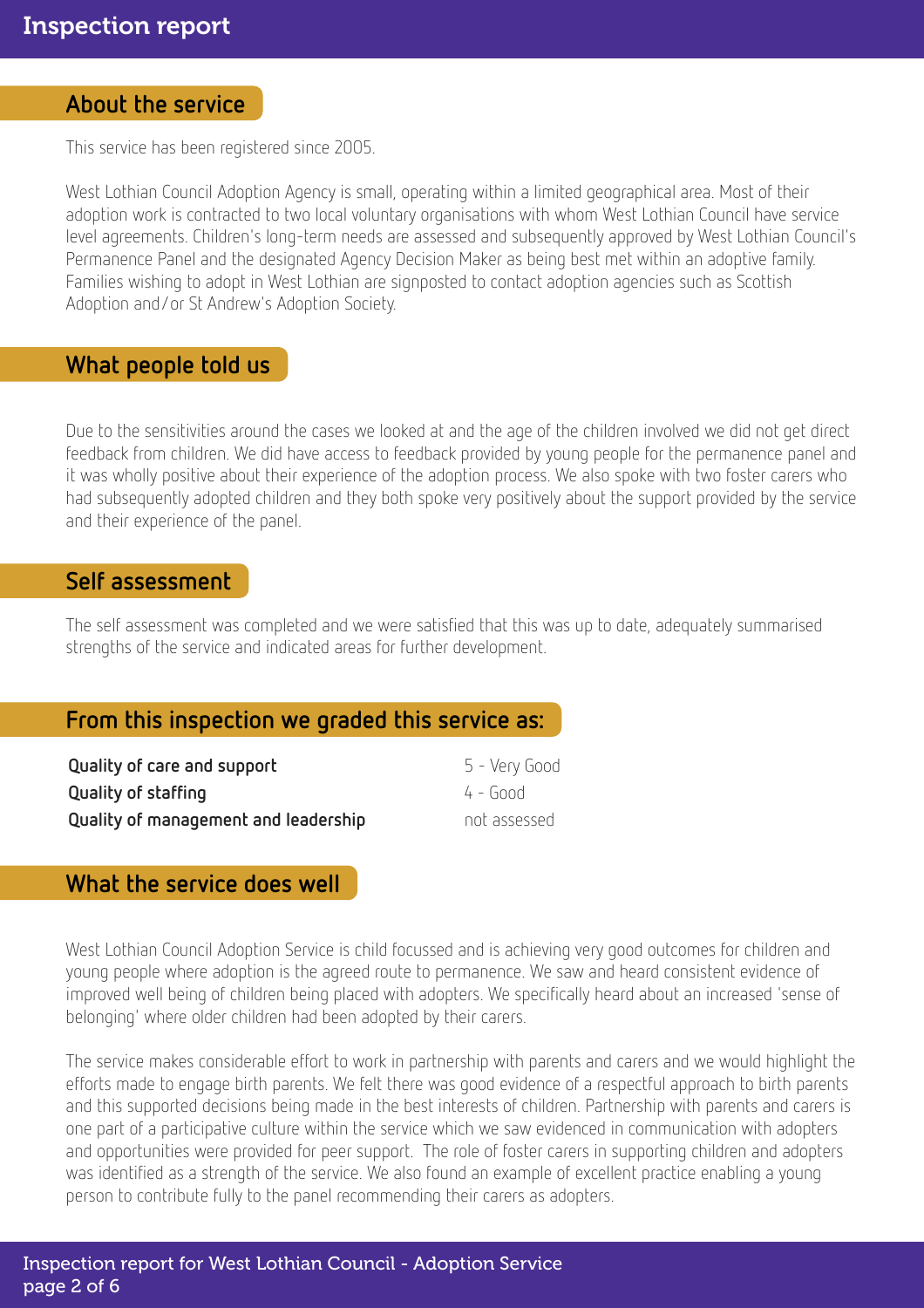The 'child-focussed' approach is underpinned by a clear and coherent permanence policy and well received procedural guidance for staff. What this means in practice is that assessments, reports and decision making processes are informed by coherent evidence-based analysis of the circumstances of individual children. While we did have a little concern about some aspects of 'form filling' (see below) the overwhelming evidence was of a rigorous and thorough approach which supported timeous decision making.

The knowledge and experience of panel members was seen as a key strength of the service and we found that the consistency they had provided over the last year has been crucial in the context of significant leadership changes. The relationship the panel has with the service has changed over the last year but they have continued to effectively scrutinise the work of the service and ensure that there are no unnecessary delays.

Despite some staffing changes within the service we were satisfied that work around the adoption of children and young people was being undertaken by experienced staff and support from senior staff and management was accessible and valued by practitioners. We found a respectful culture amongst the staff group and with other teams and considered this a strength of the organisation. This included evidence of peer support, partnership working, availability of senior staff and respect for leadership.

## What the service could do better

Service development has not been prioritised in the last year in the context of staffing changes. With the appointment of a new manager and other new staff we were satisfied that the service is committed to further improvement. We would suggest that there is a need for the service to develop a specific development plan for the adoption service in consultation with all those with an interest. (**Recommendation 1**) The following issues identified at this inspection should be considered.

Whilst we were satisfied that records and reports related to adoption were child focussed and would be accessible and valuable if accessed in the future there were some inconsistent practices. Whilst these would be unlikely to affect outcomes for young people we would have expected quality assurance processes to have identified and addressed these examples:

- Adoption support plans were not available for a number of children and young people
- Two 'Form E' reports written for two unrelated children and completed by two different workers contained almost identically worded sections.

Staffing changes over the last year had seen the loss of staff with significant knowledge and experience and this was noted in discussion with staff. An audit of the knowledge and skills of all staff would help identify any professional development needs.

The service has recently appointed a new manager and we found that this was viewed positively by all of the people we spoke with during the inspection. We look forward to hearing how this appointment has impacted on the service and specifically we would be keen to see a positive impact on supervision and appraisal for staff in the family placement team and further development of team meetings.

The 'panel coordinator' function was seen as a strength of the service but we heard that fulfilling this role had been difficult more recently and this had affected communication between the panel and the service. The provider should consult with panel members and others on how the service effectively supports the work and on-going development of the panel.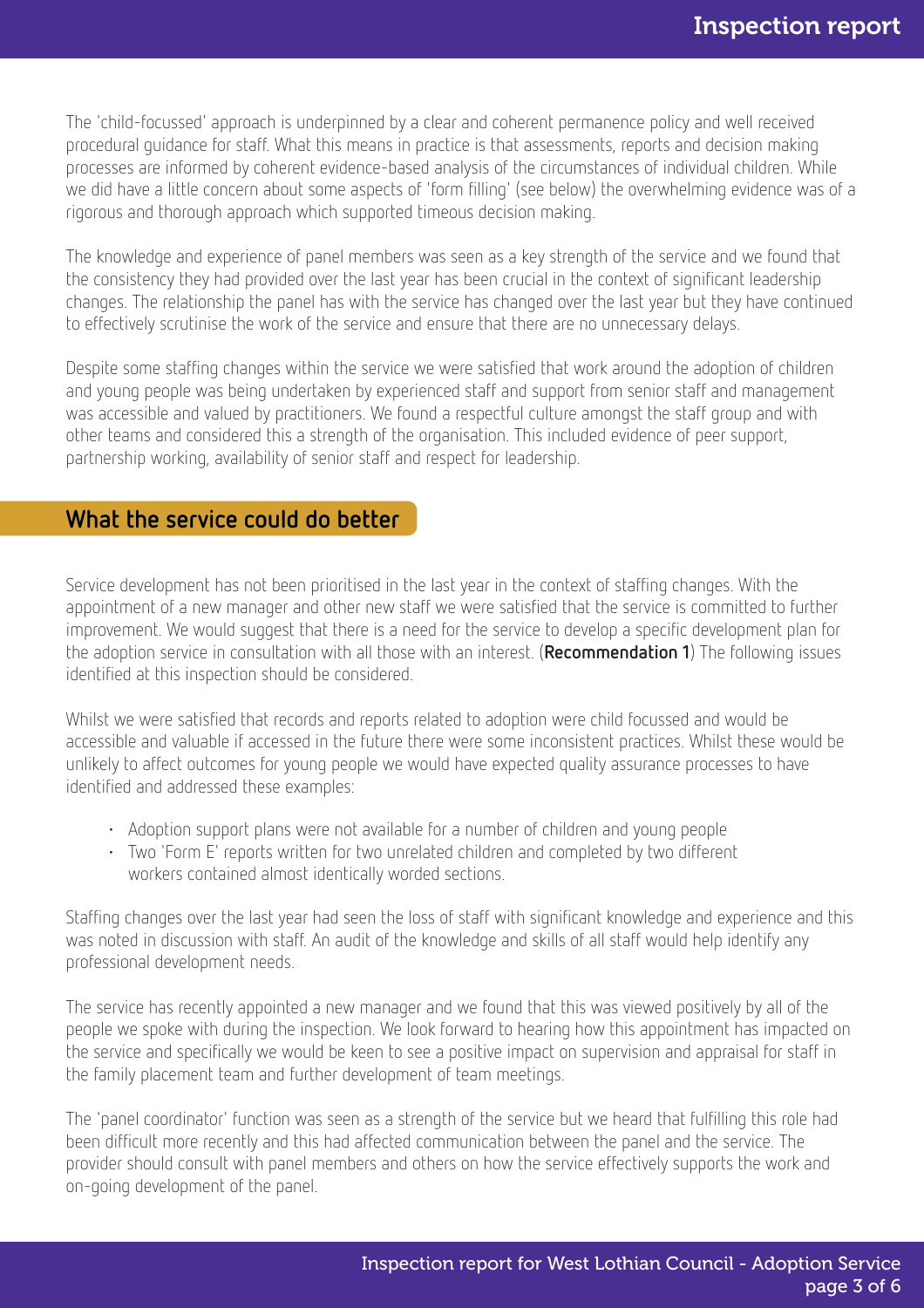The crucial role played by administration staff in the functioning of the service was highlighted in discussions and in other evidence we looked at during the inspection. We were made aware of a review of administration resources across the organisation. We heard that senior staff were determined to protect the specific knowledge and experience required by the service in this area.

The role of foster carers in supporting children and adopters during the adoption process was consistently identified as being a key strength of the service. Training available to carers was identified by the staff we spoke with as an area which had been most impacted by staffing difficulties over the last year. We heard consistently of the need for a coherent training strategy and schedule in consultation with all who have an interest in the service.

## Requirements

Number of requirements: 0

#### Recommendations

#### Number of recommendations: 1

1. West Lothian Council should implement a robust strategic plan for the development of the adoption service, in partnership with staff, carers and young people who use the service.

#### National Care Standards: Adoption Agencies - Management and Staffing, Standard 32.8

## **Complaints**

There have been no complaints upheld since the last inspection. Details of any older upheld complaints are published at [www.careinspectorate.com.](http://www.careinspectorate.com)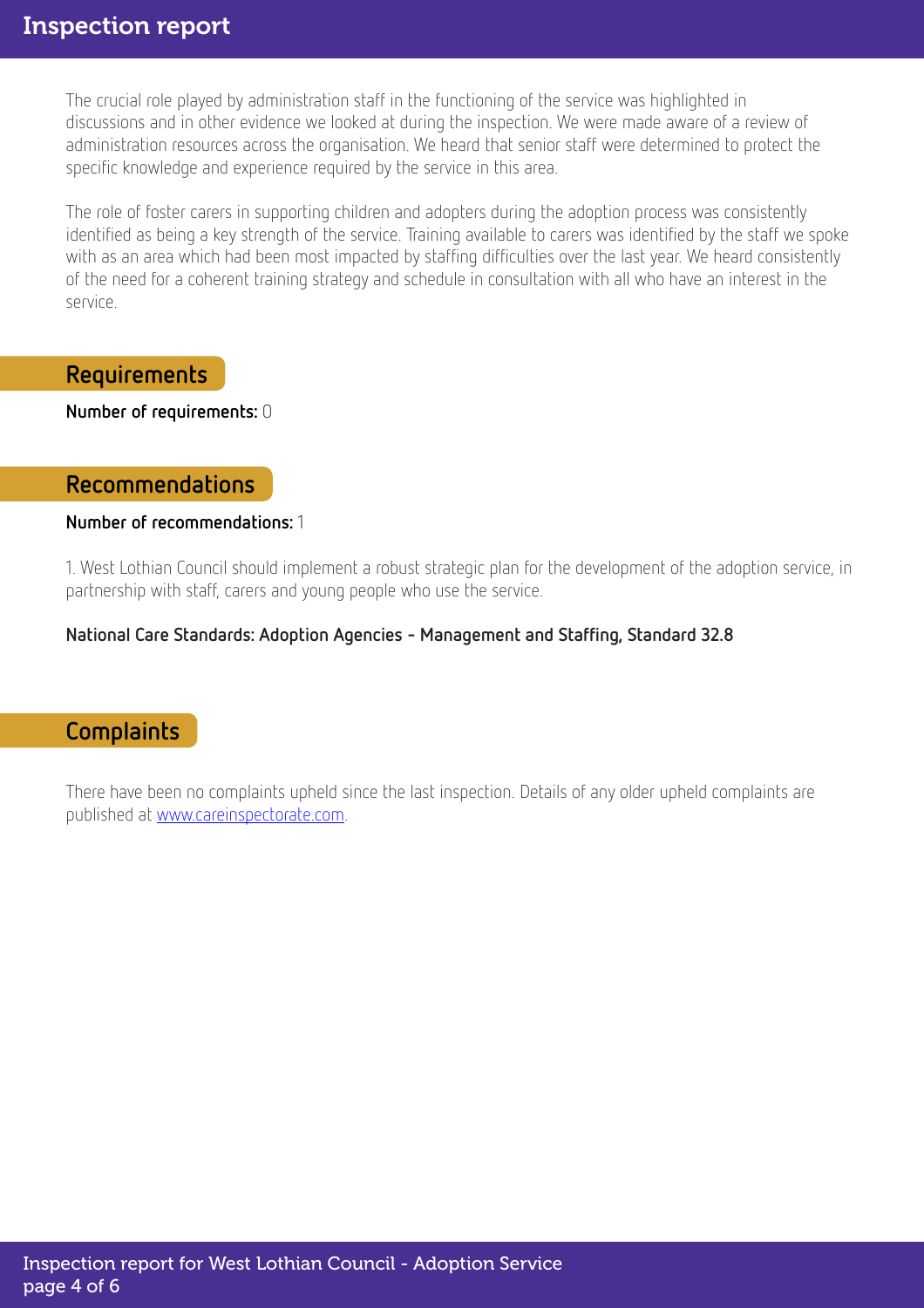## Inspection and grading history

| <b>Date</b> | <b>Type</b>              | Gradings                                                                 |                                                                 |
|-------------|--------------------------|--------------------------------------------------------------------------|-----------------------------------------------------------------|
| 26 Jan 2015 | Announced (short notice) | Care and support<br>Environment<br>Staffing<br>Management and leadership | 5 - Very good<br>Not assessed<br>5 - Very good<br>5 - Very good |
| 12 Mar 2014 | Announced (short notice) | Care and support<br>Environment<br>Staffing<br>Management and leadership | $4 - Good$<br>Not assessed<br>$4 - Good$<br>$4 - Good$          |
| 12 Mar 2013 | Announced (short notice) | Care and support<br>Environment<br>Staffing<br>Management and leadership | $4 - Good$<br>Not assessed<br>$4 - Good$<br>$4 - Good$          |
| 8 Dec 2011  | Announced (short notice) | Care and support<br>Environment<br>Staffing<br>Management and leadership | $4 - Good$<br>Not assessed<br>Not assessed<br>$4 - Good$        |
| 3 Mar 2011  | Announced                | Care and support<br>Environment<br>Staffing<br>Management and leadership | $4 - Good$<br>Not assessed<br>Not assessed<br>Not assessed      |
| 26 Jan 2010 | Announced                | Care and support<br>Environment<br>Staffing<br>Management and leadership | $4 - Good$<br>Not assessed<br>$4 - Good$<br>Not assessed        |
| 6 Feb 2009  | Announced                | Care and support<br>Environment<br>Staffing<br>Management and leadership | $4 - Good$<br>Not assessed<br>$4 - Good$<br>$4 - Good$          |